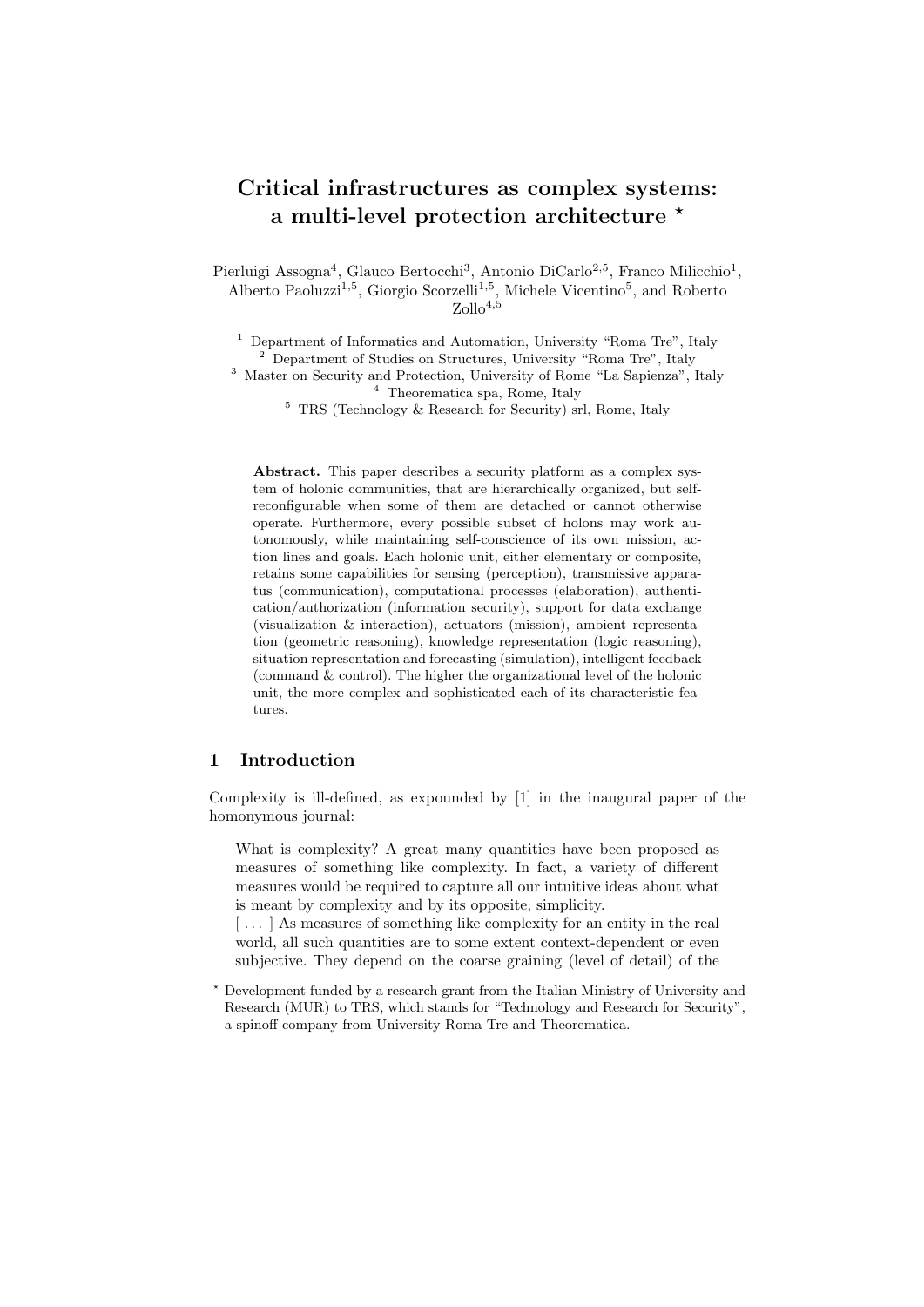description of the entity, on the previous knowledge and understanding of the world that is assumed, on the language employed, on the coding method used for conversion from that language into a string of bits, and on the particular ideal computer chosen as a standard.

[...] It is probably safe to say that any measure of complexity is most useful for comparisons between things at least one of which has high complexity by that measure.

For our present purposes, the non mathematical definition provided by the Complex System Society on its web page [2] is good enough. Notice that critical infrastructures are mentioned as exemplary:

Complex systems are systems where the collective behavior of their parts entails emergence of properties that can hardly, if not at all, be inferred from properties of the parts. Examples of complex systems include anthills, ants themselves, human economies, climate, nervous systems, cells and living things, including human beings, as well as modern energy or telecommunication infrastructures.

If controlling a complex system is the issue at stake, then the stress should be laid on integration: monitoring and simulating separately the behavior of its parts is pointless, unless the same (or better) care is taken of their interactions. Recognizing global behavioral patterns, through (space and time) correlation among local events, is more important than detecting minute details. However, in a highly nonlinear system, some local minutia may have a strong global impact, and nobody can foretell with certainty which ones: hence the need for contextual knowledge and educated guesses. In order to provide a higher-level of awareness for security and safety of complex critical infrastructures, we need a system architecture that is able to integrate the human insight with the capacity of combining a myriad of events dispersed in time and space.

Accordingly, we introduce here an advanced architecture for protection of complex critical infrastructures. It includes: (a) a geometric reasoning engine, providing a multi-scale digital model of the infrastructure to be protected and supporting video surveillance and sensor fusion; (b) a distributed data mining environment, dedicated to event discovery and tracking; and (c) an advanced control center, supporting situation evaluation through dynamical modeling and simulation. In our opinion these components are the best candidates to: (i) serve as a point of reference for the integration of vision, sensor, tracking and security systems committed to infrastructure protection; (ii) provide a reliable basis for high-level situation awareness; (iii) enable coordinated and optimized decision making.

Complex critical infrastructures, in particular those crossing national borders (such as tunnels, bridges, etc.) or affecting the everyday life of thousands of people (such as railways hubs, airports, power plants, etc.), require a novel security approach and architecture. Their security, i.e., the capacity of preventing threats and reacting to menaces, should be based on a strong control and awareness of daily operations, since a security threat can arise not only from malicious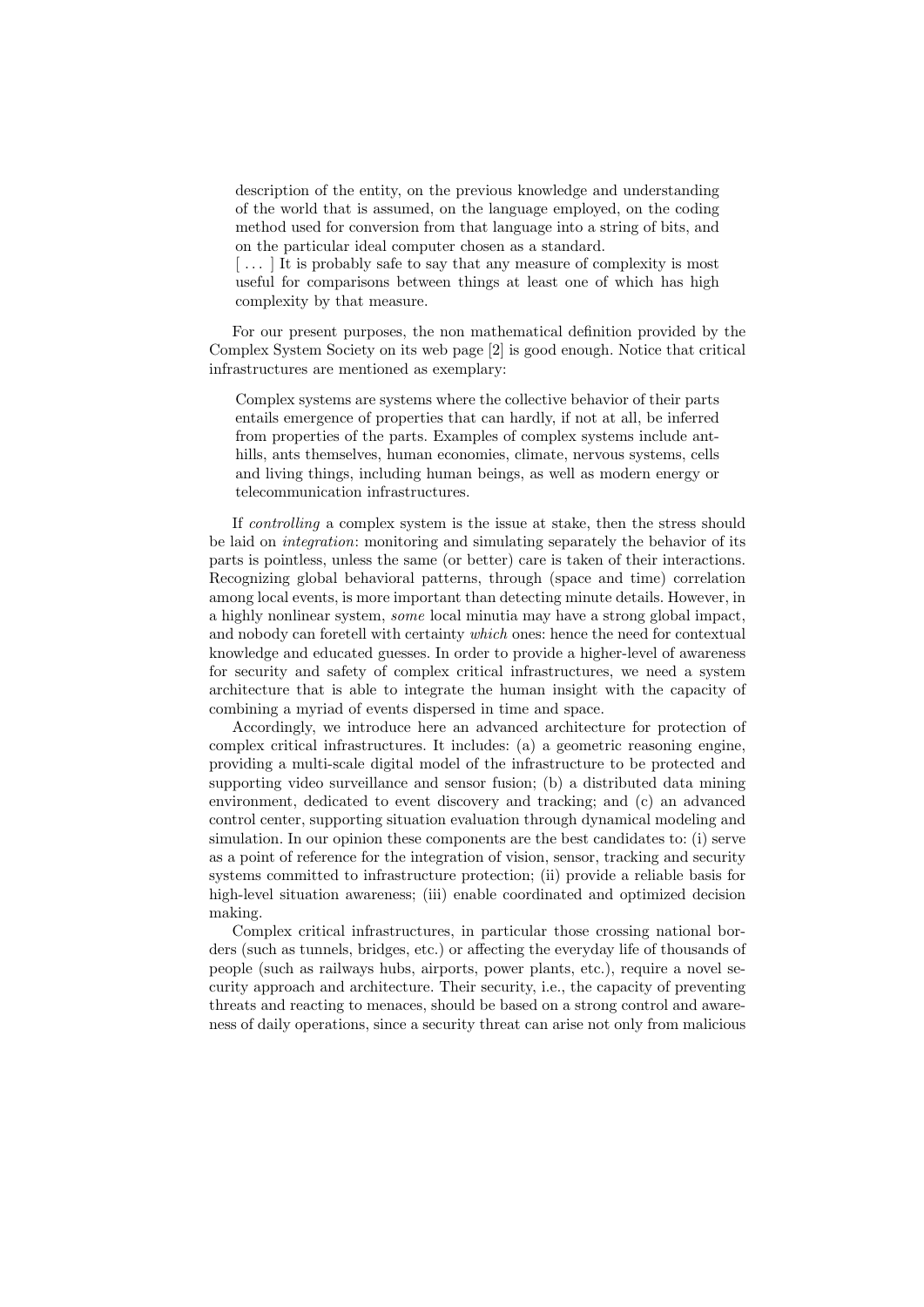attacks but also from natural events (storms, floods, etc.) or unexpected facts, like traffic congestion or collisions. An advanced security architecture should also provide means to infer the consequences of events from available information, possibly augmented via interpolation of missing elements. This is, in our view, the actual value of including virtual/augmented reality and advanced interfaces in our proposed architecture. Moreover, the knowledge base should be used for events analysis and decision-making. Modeling and simulation are complementary components for decision support. Conversely, present-day security systems are generally assemblies of sensor subsystems, with very limited capabilities of assisting the personnel during normal operations and crises.

In this paper we discuss the development goals and the implementation directions of a new platform for security of critical infrastructures based on the above described architecture. This platform is based on: (1) capability of providing (natural or artificial) sight instruments; (2) events analysis and correlation for decision support.

## 2 Critical infrastructures are complex adaptive systems

Saying that critical infrastructures are generally complex, and that their way of being operated and utilized is complex as well, is obvious and tautological. It is like saying that life is complex. What is useful, on the other hand, is examining specific characteristics of this complexity, and deriving specifications for a system aimed at protecting these infrastructures.

Evolution Any infrastructure that works in a public environment, providing a service or products, even if it has been designed to be simple, evolves rapidly towards complexity. Such an evolution is unavoidable, because the environment itself evolves, in terms of technology, user requirements, styles of consumption. Simple systems (and artificial systems start like that), when integrated into an environment where people are a major actor, evolve into complexity, and if this evolution is successful (that is, if the infrastructure keeps maintaining its design goals), then it develops adaptivity. This means that people dedicated to its maintenance modify, make additions, take out parts no longer needed, inevitably diverging from the original design. A working critical infrastructure can be considered a Complex Adaptive System (CAS) [3, 4], i.e. macroscopic collections of simple interacting units (typically in a nonlinear way) that are endowed with the ability to evolve and adapt to a changing environment.

A Complex Adaptive System (CAS) is a dynamic network of many agents (which may represent cells, species, individuals, firms, nations) acting in parallel, constantly reacting to what the other agents are doing. The control of a CAS tends to be highly distributed and decentralized. If there is to be any coherent behavior of the system, it has to arise from competition and cooperation among the agents themselves. The overall behavior of the system is the result of a huge number of decisions taken simultaneously by many individual agents (John H. Holland, in [4]),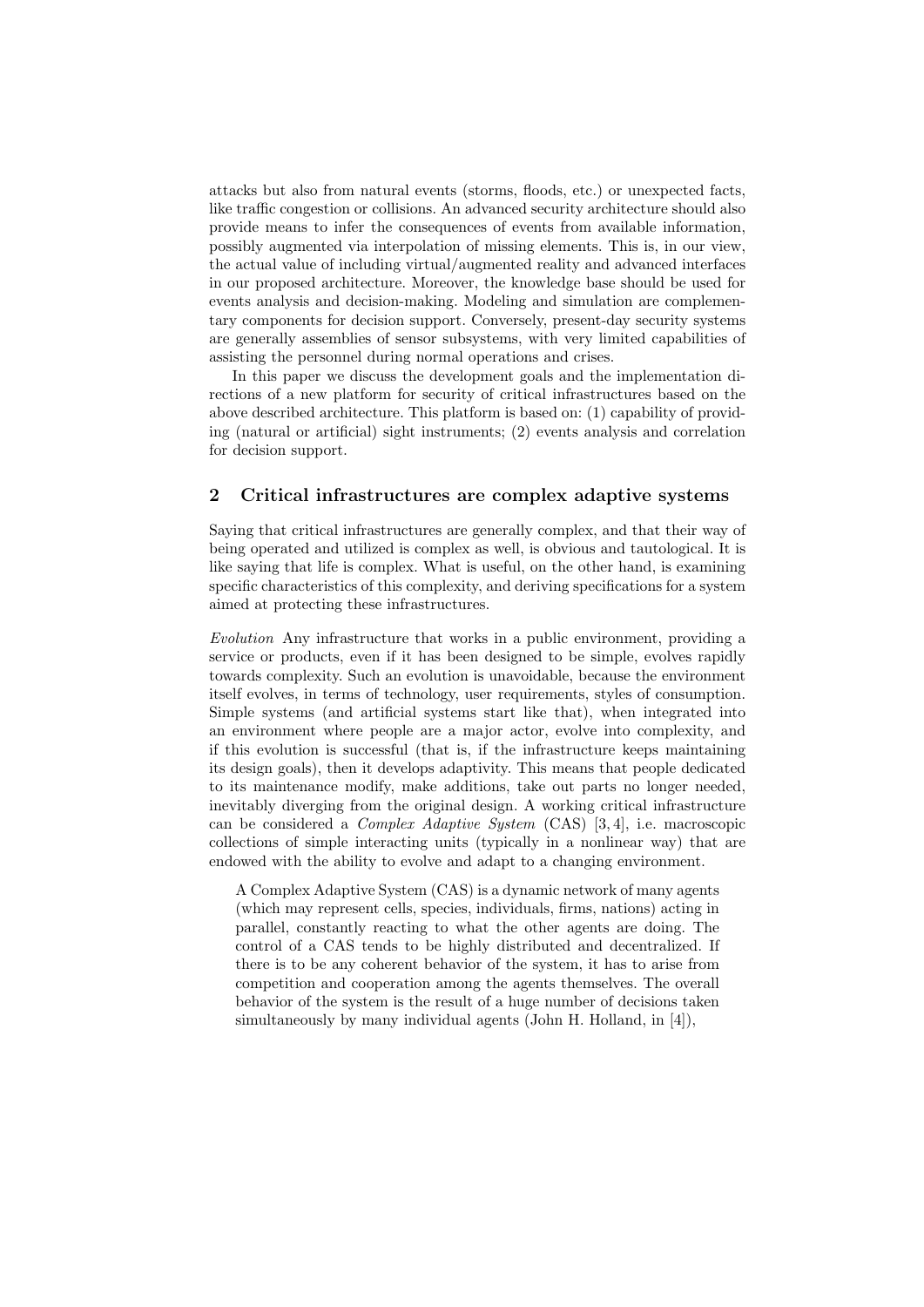Holonic organization Except for very special cases, CASs are organized in a multi-level holonic architecture, typical of evolving systems. A modular architecture is good enough for static systems, where the maintenance or substitution of each module is made greatly easier by modularity, as long as the original interface specifications do not change. On the other hand, an evolving adaptive system needs modules that are able to accept interfaces different from the originally designed ones, adaptive more capabilities than those required by their present role in the system, capabilities that can be awakened by the intervening circumstances. These modules are the holons [6].

Discontinuous co-evolution The evolution of a CAS is always a co-evolution with all the (complex) systems that make its environment. We can talk of synplastic systems, derived from syn (together) and plasso (modify). This evolution is generally discontinuous, alternating periods of rest with bursts of activity. The mutual influence of each system on its neighbours forces shifts and re-organizations, where adaptivity is the tool for survival. In this game each system tends to maintain its configuration, absorbing exogenous disturbances. However, sometimes it has to re-organize, and then it generally shoots disturbances all around. This interplay of absorb-or-react is cause (and effect) of discontinuities in the overall co-evolution.

The protection platform A basic rule of control mechanisms is that the controller has to have a level of complexity higher than the controlled. A system aimed at protecting the complex systems represented by critical infrastructures should be provided with an architecture that mimics that of the environment it has to support. By having this architecture, it can more easily co-evolve with the infrastructure, adapting its resources to the changing requirements. Its architecture should be:

- Holonic : each module needs the capability of coping with different logical interfaces (even if physically normalized such as for Web Services);
- Multi-level spatial nesting : a universal characteristic of holons is that they are composed of holons: different platform modules should have a modular architecture, in accordance to the spatial modularity of a typical infrastructure (i.e., site, buildings, floors, rooms).
- Multi-level temporal nesting : the processes involved in the management and use of complex infrastructures are organized in levels. These levels are represented by cycles (weeks, days, shifts, etc.) and by waves of activity. Security enforcing processes must be tuned to these cycles and waves, in order to analyze threats and recognize weak signals of possible abnormal people behaviour or technical failures.

Holonic architecture In [7], each holon can be considered a situated multi-agent system, i.e. a finite-state machine where for each pair of state and input symbols there may exist several possible next states. We notice with great interest that the Environments for Multiagent Systems (E4MAS) community has undertook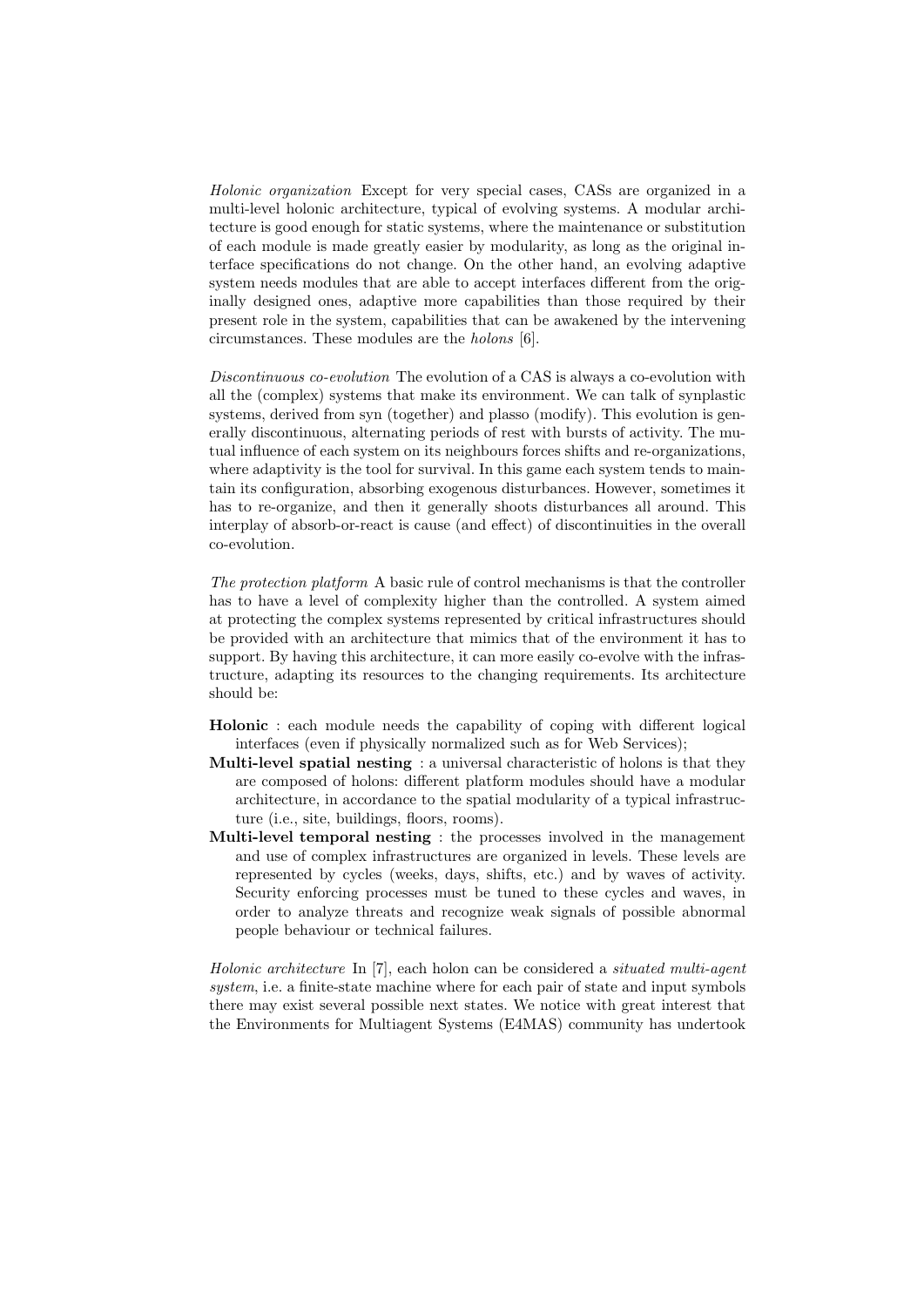an effort to accept the environment of a multi-agent system as a first-class entity, distinguishing indirect interaction via the environment from the environment role in message transport [8]. [7] define classes of interaction (sequential and multiagent, direct and indirect) and environments (physical and virtual, persistent and amnesic, dynamic and static). These notions provide an underpinning for proper acknowledgement of the roles of MAS environments and for powerful MAS design techniques using indirect interaction.

### 3 Protection functions

We imagine a holonic, multi-level organisation of custodians, which will maintain and use an awareness base represented by the integration of models, environment sensing, and surveillance and control activities. In this section we discuss the range of functions supported by the surveillance and protection units, either in isolation or combined together. Each of the characteristics discussed below becomes more complex and sophisticated when the organizational level of each holonic unit grows.

Perception Several passive and active sensor systems may be integrated, including video surveillance [9], access control (transponder, smartcard, RFID, etc.), intrusion detection (sound, infrared, etc.), sensing of environmental components (fumes, fire, humidity, temperature, concentration of pollutants, etc.). Direct sensor fusion provides better information by combining data provided by homogeneous or heterogeneous sensors [10]. Indirect sensor fusion enforces the process by using a priori knowledge about the scene and its environment. A statistically clustered history is assumed to be available. Furthermore, a hypothesis of known scene is also assumed to hold, where a solid model of the surrounding environment is always available, at the appropriate level of detail.

Computation A holonic architecture has to support distributed, fault-tolerant, real-time, non-stop applications. It should even supports hot swapping of programs, so that the code of some agents can be changed without stopping the system. The actor model has been used both as a framework for a theoretical understanding of concurrency, and as a basis for several practical implementations of concurrent systems. An actor can (a) make local decisions, (b) create other actors, (c) send and receive messages, and (d) determine how to respond to received messages. The actor model provides the easiest approach to agent-based computing, a computational model for simulating the actions and interactions of autonomous entities and individuals, which affect the system as a whole. In our holonic architecture the agents (often called holons here) could either be software agents, humans, human teams or combined human-agent teams. Monte Carlo Methods are used to introduce randomness.

Visualization According to the holonic architecture of the security platform and its strong 3D orientation, each holon will be provided with appropriate information visualization tools, ranging from graphical displays on mobile handsets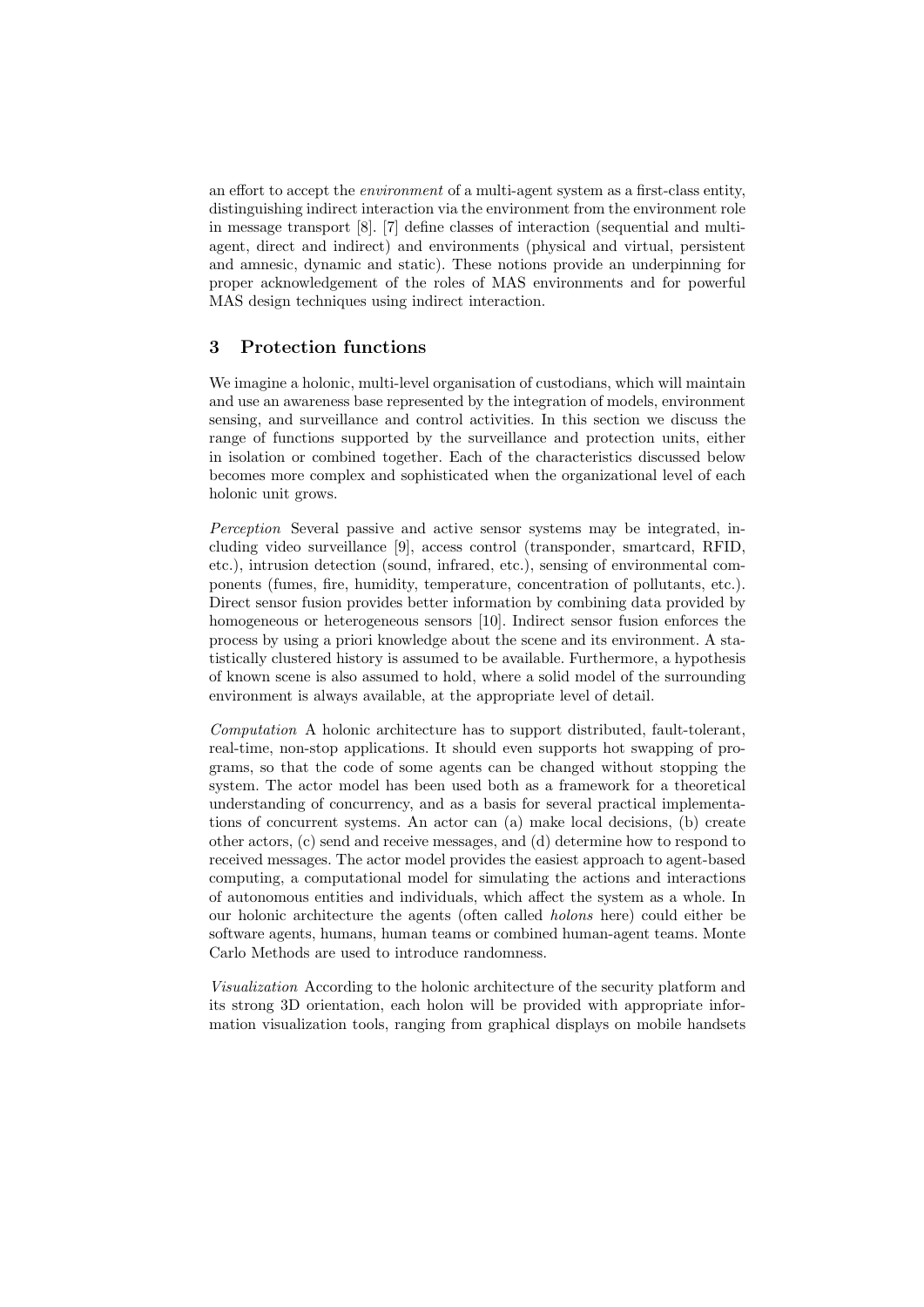held by security agents, to single workstations and service hubs dislocated in key points of the security network, up to wall-panel displays in the control room(s). Visualization tools of virtual and augmented scenes will be mainly used for training the security personnel, and for displaying in a realistic way the results of simulations needed to support the decision makers during a crisis. The visualization tools may display highly realistic views of the rendered scene using a combination of advanced graphics techniques. For each location they will provide both visual and verbal directions on how to approach the selected destination. The main problem in the realistic visualization of virtual environments is the low quality of the (local) lighting models employed, since the Gouraud/Phong model used by graphics hardware is too simplistic, the number of light sources is usually too low, and there is no interaction between reflecting surfaces, that should conversely integrate perfectly into real scenes, that is to say without visual discontinuity and with adaptive tone mapping.

Interaction The protection platform has a holonic architecture where each holon is autonomous within its defined limits, takes care of a defined portion of the infrastructure, and must be able to alert and communicate, in all circumstances, with the stakeholders of the controlled scene. All stakeholders involved in security and safety can communicate with any level of the monitoring platform, being aware that the controlled scene (and the impact of their decisions) grows generally bigger as the interface level gets higher. Accredited people will be able to access any detail of the awareness base, as required by the dinamics of the situation. The protection platform will provide:

- 1. the capability of planning all the activities of the security personnel, for both normal situations and emergencies;
- 2. the capability of planning the frequentation patterns [11] of people for normal situations, and the escape procedures in case of emergencies;
- 3. full awareness of the aspects of the situation that can impact security and safety of the infrastructure, of the people involved and of its surroundings;
- 4. means of communicating as efficiently as possible (given the situation) with the personnel and the public involved.

Information security Enforcing information security is a fundamental property for a holonic system whose purpose is to protect critical infrastructures. Every security failure in a single component may result in a security breach or crack of the security system and, as a consequence, of the critical infrastructure. Consequently, each holon must be protected with state-of-the-art security technology, in particular with mutual authentication of agents, machines, processes and services. Several ICT infrastructures, and most private companies, attempt to use firewalls to solve network security problems. Unfortunately, firewalls assume that "the bad guys" are on the outside, which is often a bad assumption. Most of computer crimes are carried out by insiders. Firewalls also have a significant disadvantage in that they restrict the use of the Internet. The restrictions of network functionality imposed by firewalls are often both unrealistic and unacceptable. Therefore, we assume network connections to be insecure.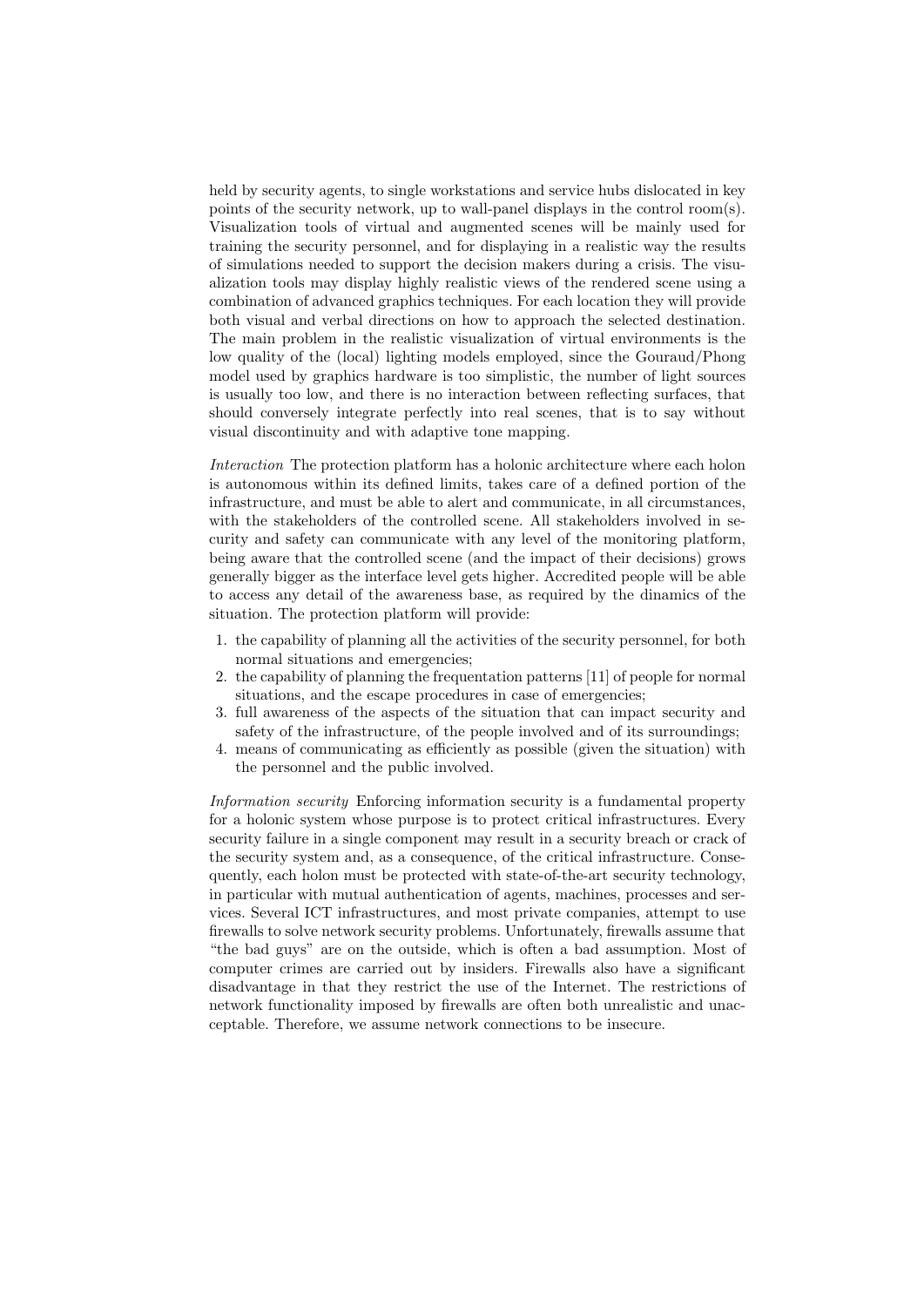Geometric reasoning Spatial models play a key role when interpreting a dynamic and uncertain world for a surveillance application. In particular, [12], in "Spatial Models for Wide-Area Visual Surveillance: Computational Approaches and Spatial Building-Blocks", chooses the cellular decompositive representation of the space as the most promising spatial primitive to support visual surveillance applications. This paper discusses also the necessity to associate a semantics to the hierarchical elements of the spatial subdivision.

To satisfy these requirements, we use the geometric language PLaSM for generating and handling contained geometric information contained in our holonic security architecture. PLaSM (Programming LAnguage for Solid Modeling) is strongly influenced by FL (programming at Function Level), the approach to functional programming [14, 15] developed by the Functional Programming Group leaded by John Backus and John Williams at the IBM Research Division in Almaden in the early nineties. PLaSM provides the full power of a Turingcomplete programming language, with support for conditional, recursion, higherlevel functional abstraction, etc. Moreover, it is multidimensional by design, a property that enhances its expressive power and allows very terse definitions of highly complex models.

Logic reasoning The assessment of static and dynamic knowledge requires an extensive use of the self-consciousness provided by geometric models of the infrastructure and by dynamic patterns of usage [11] derived from sensor systems. Each holon must learn which configurations of its controlled scene are good, acceptable or to be avoided in order to enforce safety and security for scene's stakeholders and users. This knowledge, again represented by models, involves security protocols, use of new technologies, procedures, etc., and has to evolve in relation to the changes of the social and physical environment. Therefore, a basic requirement for the effectiveness of the security platform is that these models be distributed and integrated as much as possible, because in case of emergencies a prompt response to events is critical and automatic or shortcut reactions can make the difference. In particular, we imagine a multi-level holonic organization of both software and human custodians, which maintains and uses an awareness base that integrates models, environment sensing, surveillance and control activities. By awareness we mean the capability of having, in all situations, a clear view of what is happening, a history of past events, forecasts of future events, simulations of possible scenarios. Such knowledge in perspective of the present situation, its precursors and its possible outcomes, maximises the possibility of control.

Simulation Living organisms learn through a trial-and-error process, which leads to optimized internal representations and simulations of the environment, which are in turn a consequence of the environmental configurations. Some models are inherited, some are developed during lifetime. This learning process never ends, as the environment evolves and changes. The unconscious, and successful, assumption of this survival mechanism is that even if events are all different from each other, there are similarities and categorizations that allow an organism to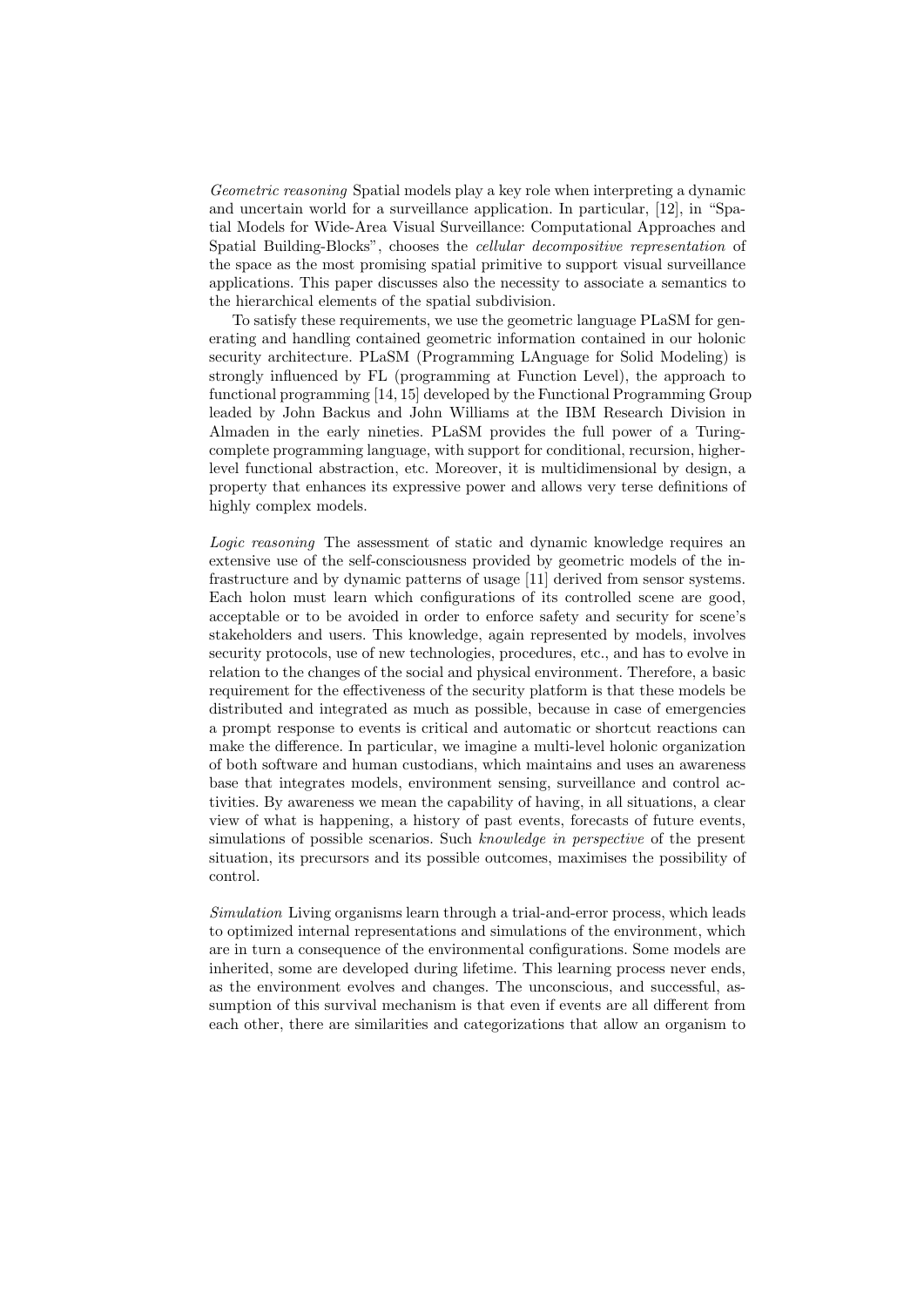infer the evolution of events, while they are happening, on the base of experience. A concept central to the security platform is therefore to enhance as much as possible its modeling capabilities, since all the supports provided are based on model-based simulations. In order to simulate the behavior of an environment, the basic activity is modeling all the objects, actions, actors, that in any way influence the behavior of the environment itself. Through the capability of simulating all kinds of events and all actions and reactions that may animate the environment, the platform will be capable of maintaining the controlled infrastructure, as much as possible, in an optimally secured state for its users and for the management personnel. The platform will also provide all possible support to security enforcing personnel, in case of situations that exceed its capability of automatic management.

Operation command and control A programmable geometric platform is, in our opinion, the best candidate to integrate, through the digital model of the infrastructure, the various vision, sensor and security systems committed to security and protection. It is needed to embody a self-consiousness in the intelligence center devoted to security command and control, to continuously acquire permanent information and perform a continuous information treatment for the detection of alert situations, as well as to simulate normal and abnormal behaviors of the infrastructure and to plan both standard security procedures and appropriate reactions to abnormal events. Last but not least, VR and gaming techniques founded on geometric information may be very useful both to train security forces and to improve operational procedures.

In this holonic, multi-level control structure, the custodian agents will be structured in teams, and in teams of teams: in this way the organization will be scalable to any size. Each team or single custodian controls a portion of the infrastructure, and/or exercises a specific technology. The stakeholders, i.e., the people responsible for security and safety, communicate with all levels of this monitoring structure. Security personnel activities will be performed across the entire structure, on the base of *routine* and *emergency process plans*, and directed by an *Operation and Control Center* (OCC). In this respect, humancontrolled activities will work as an orchestration of the Software Agents, whose autonomy will be greatly reduced, leaving people in complete control of the situation. People will be able to communicate with any level of the system, and to access all details of the awareness base.

### 4 Advanced interfaces for mobile information supports

The instruments provided are grouped into a number of *metaphorical tools*, which are named here Newspaper, Agenda, Map, Telephone and TV. Flexible interface methods will properly port each logical instrument to the physical interaction device (mobile hand-set display, computer display, video monitor, wall panel display), accounting for their different sizes and interaction capabilities.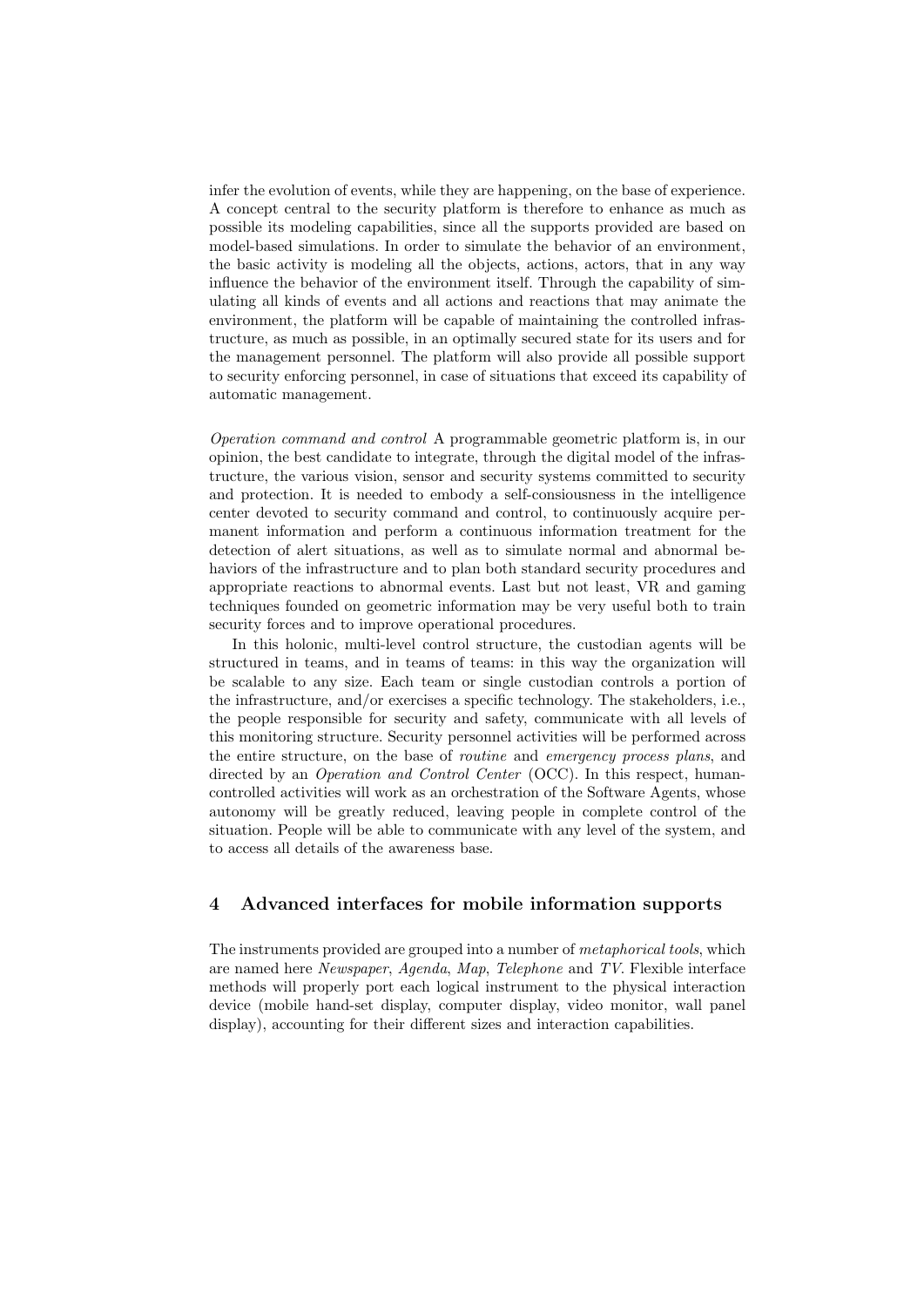The Newspaper The newspaper tool collects the knowledge gained over time of the different aspects relevant to the security of the infrastructure. As it happens in a real newspaper, there will be sections where the most recent events are categorized, described and commented (in terms, e.g., of efficiency and effectiveness of specific interventions), sections for a meditated analysis of specific situations, sections with the near-future events planned within the infrastructure, with the relevant security enforcing plans, sections with forecasts of mid- and long-term future events, and so on. Exactly as in a newspaper, these sections will have recalls on the first page and extensions in internal pages, so that any user may navigate in depth and bredth according to her needs. The visualization will employ the most vivid and effective interaction modalities available, including advanced interfaces for video-gaming.

The Agenda The agenda tool represents the chronicle of what is going to happen, and contains notes and comments about situations, decisions, and so on. Each event, once closed, is logged as history, ready for further analyses. There will be a general Agenda of the entire infrastructure, and an individual one for each Holon or decision-maker in charge of the security management.

The Map The map tool represents the infrastructure and its context, i.e., the stage where events happen, activities are planned, simulations are run. In comparison with a typical GIS map, this tool will feature various important extensions. In particular, most common descriptions of the real world use drawings, symbols and operational patterns, all of which require abstraction and interpretation skill to produce a mental image of reality. For several purposes, such a symbolic representation may result too complex, hard to manage and ineffective when a crisis calls for a prompt reaction. As we all know, the humans are accustomed to live and move in a three-dimensional world, not in a flatland made of 2D drawings and schemes. Augmented reality may visualize hyper-realistic aspects of the infrastructure, e.g., the presence of an anomalous temperature gradient or of a microwave field.

The Telephone The telephone tool includes all the communication means of the control network, incorporating automatic devices (cameras, sensors, actuators) and all the people and offices involved in security management, inside the Infrastructure and outside of it (fire brigades, the police, etc.). In all situations the Platform will screen the lists and maps of the communication partners that need to be reached for help, alert, etc.

The TV The TV tool will collect the video-deduced knowledge, putting it in a spatial perspective. For this purpose it is possible to present a multiple-camera system—instantly switchable upon the mouse-click of a OCC operator—either as an intelligent composite viewpoint or as a mosaic-like multi-sensor viewpoint, for each presumed-threat event. Among the innovative aspects of the TV tool there is the 3D modelling of the video surveillance inputs. This feature is realized while maintaining the multiple viewpoint proposition, which is also important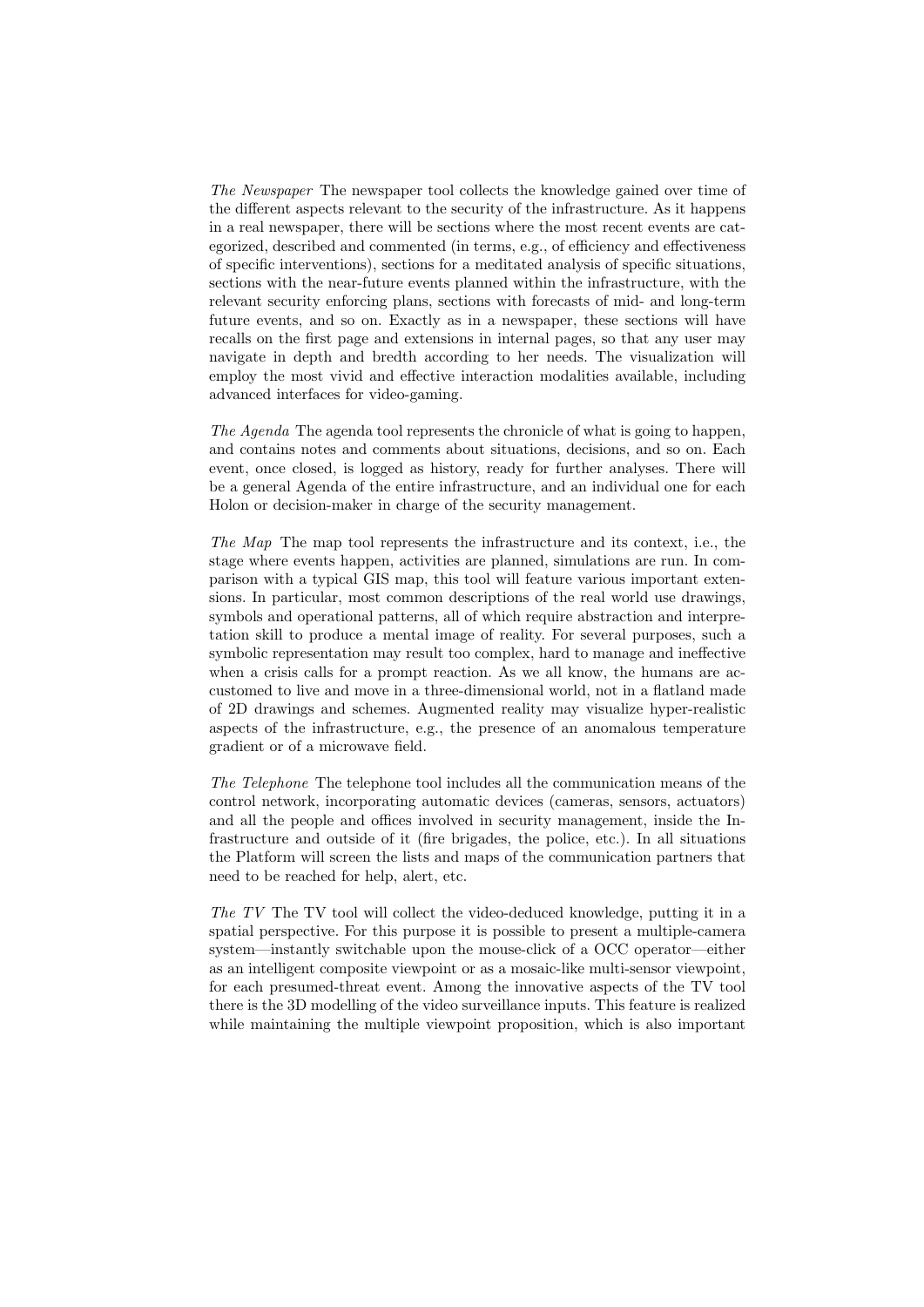when trying to understand and react quickly to a rapidly evolving emergency situation.

## 5 Intelligent video surveillance

Surveillance systems consist of three main elements: Data acquisition, Information analysis, and On-Field Operation. Large surveillance systems acquire data from hundreds of networked cameras. With an increasing number of cameras and other data sensors, Information Analysis becomes increasingly difficult. Human operators can easily get overwhelmed by a flood of unorganized visual information, and they may fail to effectively inform On-Field operations in an effective way. The use of conventional user interfaces and fixed video display matrices is no longer sufficient, due to the increasingly large scale and complexity of the information flow [16]. The available screen resources and operator attention needs to be empowered in a subtler, semantically richer and more interactive way [17].

Furthermore, today's cutting edge surveillance systems perform very well [9] in relatively vacant environments. In an underpopulated scenario, people, vehicles and other objects can be easily tracked without a robust treatment of occlusions and of complex scene dynamics. However, as the monitored environment gets crowded, which is usually the case in transport infrastructures, these systems tend to fail and the accuracy and reliability of the surveillance systems dramatically deteriorate.

The holonic architecture of our security platform is aimed at integrating the video surveillance in a way that will make the video surveillance an independent subsystem that can be implemented, modified or substituted by providing the integration, modification o substitution of interfaces to 3D modeling and knowledge base. Video surveillance subsystem shall permanently refer to the 3D model of the infrastructure, in order to be able to switch between the two representation as desired or useful (e.g., because of smoke, blackout, tracking a subject outside the camera field, etc.). Intelligent video surveillance subsystems capable of detecting and analyzing events and abnormal behaviors will work in a stand-alone mode and pass detected alerts to the knowledge base. The video surveillance encoders will form a resilient inter-networked framework, fully and automatically redundant within itself, remotely managed and controlled. The video information originating from many sources will be distributed over the network to Operation Control Center (OCC) stations, equipped with video displays or desktop monitors, and simultaneously archived for offline analysis.

#### 6 Automatic generation of digital 3D models

Our geometric modeling and reasoning is based on BSP (Binary Space Partition) generated cellular decomposition of buildings from architectural plans. The paradigmatic reference is to PLM (Product Lifecycle Management), where geometric information provides the exchange/collaboration layer shared by all business departments and all product data. A VR representation of whatever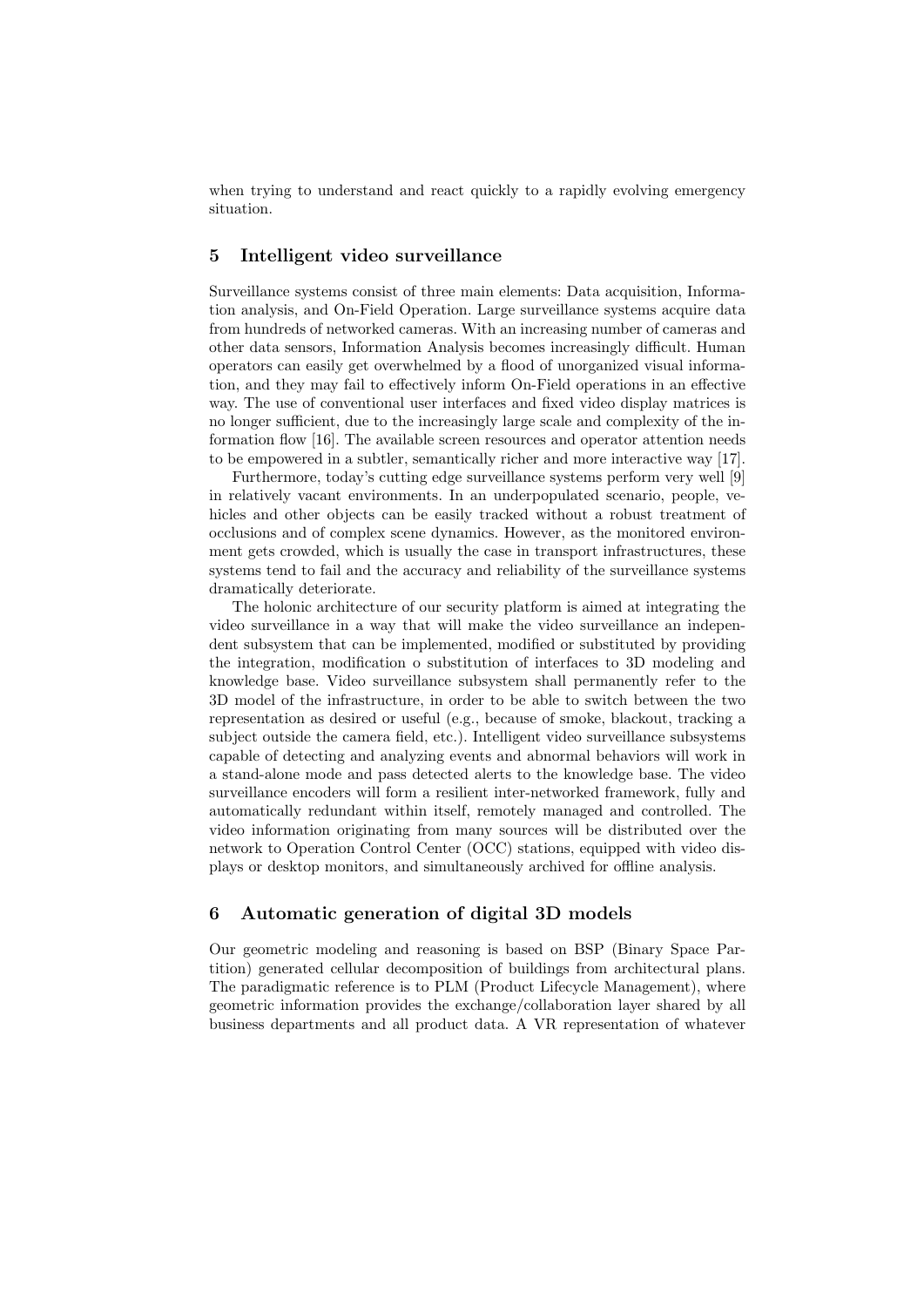infrastructural part may be of interest, progressively generating higher levels of detail, may be produced at runtime by a streaming data-flow process.

A fast semi-automatic solution was already experimented, and can be summarized as follows. Input line-drawings of 2D architectural plans are transformed into proper data structures, in order to answer proximity queries in an efficient way. Then semantics is assigned to small subsets of lines, via pattern-based recognition of the components of the building fabric (internal partitions, external enclosures, vertical communication elements, etc.), and subsequent translation into PLaSM scripts, i.e., symbolic generating forms. Later, the evaluation of symbolic scripts produces either streaming solid models at variable levels of detail or adjacency graphs of the critical infrastructure as a whole or of parts thereof [18].

To achieve our purpose we capitalized on a novel parallel technology [19, 20] for high-performance solid and geometric modeling, that (i) compiles the generating expression of the model into a dataflow network of concurrent threads, and (ii) splits the model into fragments to be distributed among different computational nodes and independently generated. Progressive BSP trees are used by [20] for adaptive and parallelizable streaming dataflow evaluation of geometric expressions. They are associated to the polyhedral cells of the HPC (Hierarchical Polyhedral Complex) data structure used by the language. Hasse graphs are used to maintain a complete representation of topology. [21] associate an Hasse graph to a new tensorial representation of the chain complex mock-up, namely the Hasse matrix.

## 7 Conclusion

The enormous size and complexity of modern surveillance scenarios generates a tremendous stream of data. The use of conventional user interfaces and fixed video display matrices appears no longer satisfactory, due to the increasingly large scale of the information flow. Therefore, the available screen estate and operator attention need to be empowered in subtler, semantically richer and interactive ways. To this end, advanced computer graphics and state-of-the-art user interfaces are of paramount importance. Skills from visual perception, 3D interactive computer graphics, Virtual Reality and Serious Games are closely integrated.

The central feature of our security platform is the design and the maintenance of software holons acting as a Community of Custodians. This community will embody the intelligence of the infrastructure, i.e., all the activities of sensing, operating devices, alerting security personnel, and so on. In particular,it makes up a holonic multi-scale organization, which maintains and uses an awareness base integrating both behavioral models and environmental sensing data and supports surveillance and control activities.

#### References

1. Gell-Mann, M.: What is complexity? Complexity 1(1) (1995) 16–19